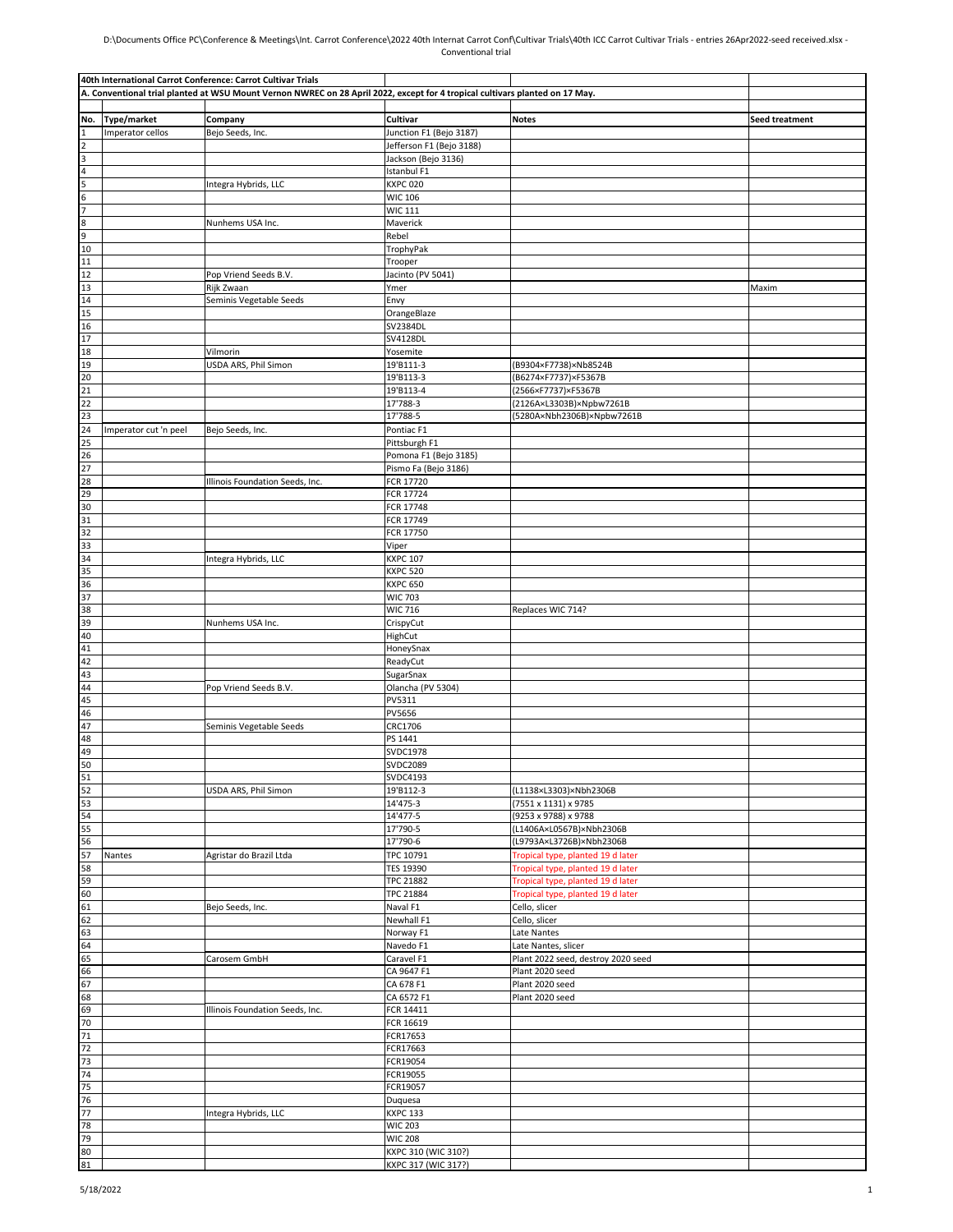## D:\Documents Office PC\Conference & Meetings\Int. Carrot Conference\2022 40th Internat Carrot Conf\Cultivar Trials\40th ICC Carrot Cultivar Trials - entries 26Apr2022-seed received.xlsx - Conventional trial

| No. | Type/market | Company                   | Cultivar               | <b>Notes</b>                                       | Seed treatment           |
|-----|-------------|---------------------------|------------------------|----------------------------------------------------|--------------------------|
| 82  |             |                           | KXPC 603 (WIC 603?)    |                                                    |                          |
| 83  |             | Nunhems USA Inc.          | Allyance               |                                                    |                          |
| 84  |             |                           | Brillyance             |                                                    | Thiram                   |
|     |             |                           |                        |                                                    |                          |
| 85  |             |                           | Romance                |                                                    |                          |
| 86  |             | Organic Seed Alliance     | Fantasia               |                                                    |                          |
| 87  |             |                           | Orange Flavor Pop'n    |                                                    |                          |
| 88  |             |                           | Orange Strain Pop'n    |                                                    |                          |
| 89  |             |                           |                        |                                                    |                          |
|     |             |                           | PYP Dark Pop'n         |                                                    |                          |
| 90  |             |                           | R6220                  |                                                    |                          |
| 91  |             |                           | R6336                  |                                                    |                          |
| 92  |             |                           | YEH1                   | 2020 organic seed                                  |                          |
| 93  |             | Pop Vriend Seeds B.V.     | <b>Bryce (PV 5412)</b> |                                                    |                          |
| 94  |             |                           | <b>PV5455</b>          |                                                    |                          |
|     |             |                           |                        |                                                    |                          |
| 95  |             |                           | PV5457                 |                                                    |                          |
| 96  |             | Pure Line Seeds, Inc.     | O567 F1                |                                                    | Thiram, Apron, Iprodione |
| 97  |             | Rijk Zwaan                | <b>Ellis</b>           |                                                    | Maxim                    |
| 98  |             |                           | Hestan                 |                                                    | Maxim                    |
|     |             |                           |                        |                                                    |                          |
| 99  |             |                           | Jerada                 |                                                    | Maxim                    |
| 100 |             | Seminis Vegetable Seeds   | Caribou                |                                                    | Thiram                   |
| 101 |             |                           | Carlano                |                                                    | Thiram                   |
| 102 |             |                           | Carruba                |                                                    |                          |
|     |             |                           |                        |                                                    |                          |
| 103 |             |                           | Carvalo                |                                                    | Thiram                   |
| 104 |             |                           | Carvora                |                                                    | Thiram                   |
| 105 |             | Sumika Agrotech Co., Ltd. | 20MTV035C              |                                                    |                          |
| 106 |             |                           | 20MTV036C              |                                                    |                          |
|     |             |                           |                        |                                                    |                          |
| 107 |             |                           | 20MTV037C              |                                                    |                          |
| 108 |             |                           | 11E082                 |                                                    |                          |
| 109 |             |                           | 11E083                 |                                                    |                          |
| 110 |             | Vilmorin                  | Bolero                 |                                                    |                          |
|     |             |                           |                        |                                                    |                          |
| 111 |             |                           | Musico                 |                                                    |                          |
| 112 |             |                           | Presto                 |                                                    |                          |
| 113 |             |                           | Speedo                 |                                                    |                          |
|     |             |                           |                        |                                                    |                          |
| 114 | Processing  | Bejo Seeds, Inc.          | Belgrado F1            | Jumbo, berlikum                                    |                          |
| 115 |             |                           | Berlin F1              | Jumbo, berlikum                                    |                          |
| 116 |             |                           | Baldio F1              | Jumbo, berlikum                                    |                          |
| 117 |             |                           | Brava F1               | Jumbo, berlikum                                    |                          |
|     |             |                           |                        |                                                    |                          |
| 118 |             |                           | Cupar F1               | Jumbo, chantenay                                   |                          |
| 119 |             |                           | Canberra F1            | Jumbo, chantenay                                   |                          |
| 120 |             | Carosem GmbH              | Bengala F1             | Use 2022 seed to replace 2020 seed received        | Thiram, Apron, Iprodione |
| 121 |             |                           | Calindor F1 (CA 12447) | Use 2022 seed to replace 2020 seed received        |                          |
|     |             |                           |                        |                                                    |                          |
| 122 |             |                           | Cariana F1 (CA12329)   | Use 2022 seed to replace 2020 seed received        |                          |
| 123 |             |                           | Calantis F1            | Use 2022 seed to replace 2020 seed received        |                          |
| 124 |             |                           | CA D0133 F1            | 2022 seed                                          |                          |
|     |             |                           |                        |                                                    |                          |
| 125 |             | Gowan Seed Co.            | Sumo                   |                                                    |                          |
| 126 |             | Integra Hybrids, LLC      | <b>KXPC 564</b>        |                                                    |                          |
| 127 |             |                           | <b>WIC 502</b>         |                                                    |                          |
| 128 |             |                           | <b>WIC 503</b>         |                                                    |                          |
| 129 |             |                           | <b>WIC 504</b>         |                                                    |                          |
|     |             |                           |                        |                                                    |                          |
| 130 |             |                           | <b>WIC 506</b>         | Split seed for conventional and organic trials     |                          |
| 131 |             | Nunhems USA Inc.          | <b>Bull Dog</b>        |                                                    |                          |
| 132 |             | Pop Vriend Seeds B.V.     | <b>PV5550</b>          |                                                    |                          |
| 133 |             |                           |                        |                                                    |                          |
|     |             | Rijk Zwaan                | Trafford               |                                                    | Maxim                    |
| 134 |             |                           | Warmia                 |                                                    | Maxim                    |
| 135 |             |                           | Wolin                  |                                                    | Maxim                    |
| 136 |             | Seminis Vegetable Seeds   | SV3118DH               |                                                    |                          |
|     |             |                           | SV5300DN               |                                                    |                          |
| 137 |             |                           |                        |                                                    | Thiram                   |
| 138 |             | Vilmorin                  | Extremo                | Dicer                                              |                          |
| 139 |             |                           | Siroco                 | Slicer                                             |                          |
| 140 |             |                           | Volcano                | Slicer                                             |                          |
|     | Colored     | Bejo Seeds, Inc.          | Mello Yello F1         |                                                    |                          |
| 141 |             |                           |                        |                                                    |                          |
| 142 |             |                           | Yellowstone F1         |                                                    |                          |
| 143 |             |                           | Deep Purple F1         |                                                    |                          |
| 144 |             |                           | Purple Haze F1         |                                                    |                          |
| 145 |             |                           | White Satin F1         |                                                    |                          |
|     |             |                           |                        |                                                    |                          |
| 146 |             |                           | Red Sun F1 (Bejo 3061) |                                                    |                          |
| 147 |             | Integra Hybrids, LLC      | <b>KXPC 588</b>        |                                                    |                          |
| 148 |             |                           | <b>KXPC 754</b>        |                                                    |                          |
|     |             |                           |                        |                                                    |                          |
| 149 |             | Nunhems USA Inc.          | CreamPak               |                                                    |                          |
| 150 |             |                           | <b>Purple Elite</b>    |                                                    |                          |
| 151 |             |                           | Snow Man               |                                                    |                          |
| 152 |             |                           | RubyPak                |                                                    |                          |
|     |             |                           |                        |                                                    |                          |
| 153 |             |                           | YellowBunch            |                                                    |                          |
| 154 |             | Seminis Vegetable Seeds   | Malbec                 |                                                    | Thiram                   |
| 155 |             | Vilmorin                  | <b>Gold Nugget</b>     |                                                    |                          |
| 156 |             | USDA ARS, Phil Simon      | 03'310-3               | (5280x6366)xdY YELLOW                              |                          |
|     |             |                           |                        |                                                    |                          |
| 157 |             |                           | 13'S364-1              | R6636 RED                                          |                          |
| 158 |             |                           | 17'B103-1              | P1129 PURPLE                                       |                          |
| 159 |             |                           | 17'B104-1              | R6220 RED                                          |                          |
| 160 |             |                           | 17'B105-1              | Y5654 YELLOW                                       |                          |
|     |             |                           |                        |                                                    |                          |
| 161 | Others      | Carosem                   | Caltona F1             | Flakee type, use 2022 seed to replace 2020 seed    |                          |
| 162 |             |                           | Calibra F1             | Amsterdam type, use 2022 seed to replace 2020 seed |                          |
| 163 |             | Nunhems USA Inc. Inc.     | Evora                  |                                                    | Thiram                   |
| 164 |             | Pure Line Seeds, Inc.     | Aoflnant F1            | Amsterdam                                          |                          |
|     |             |                           |                        |                                                    |                          |